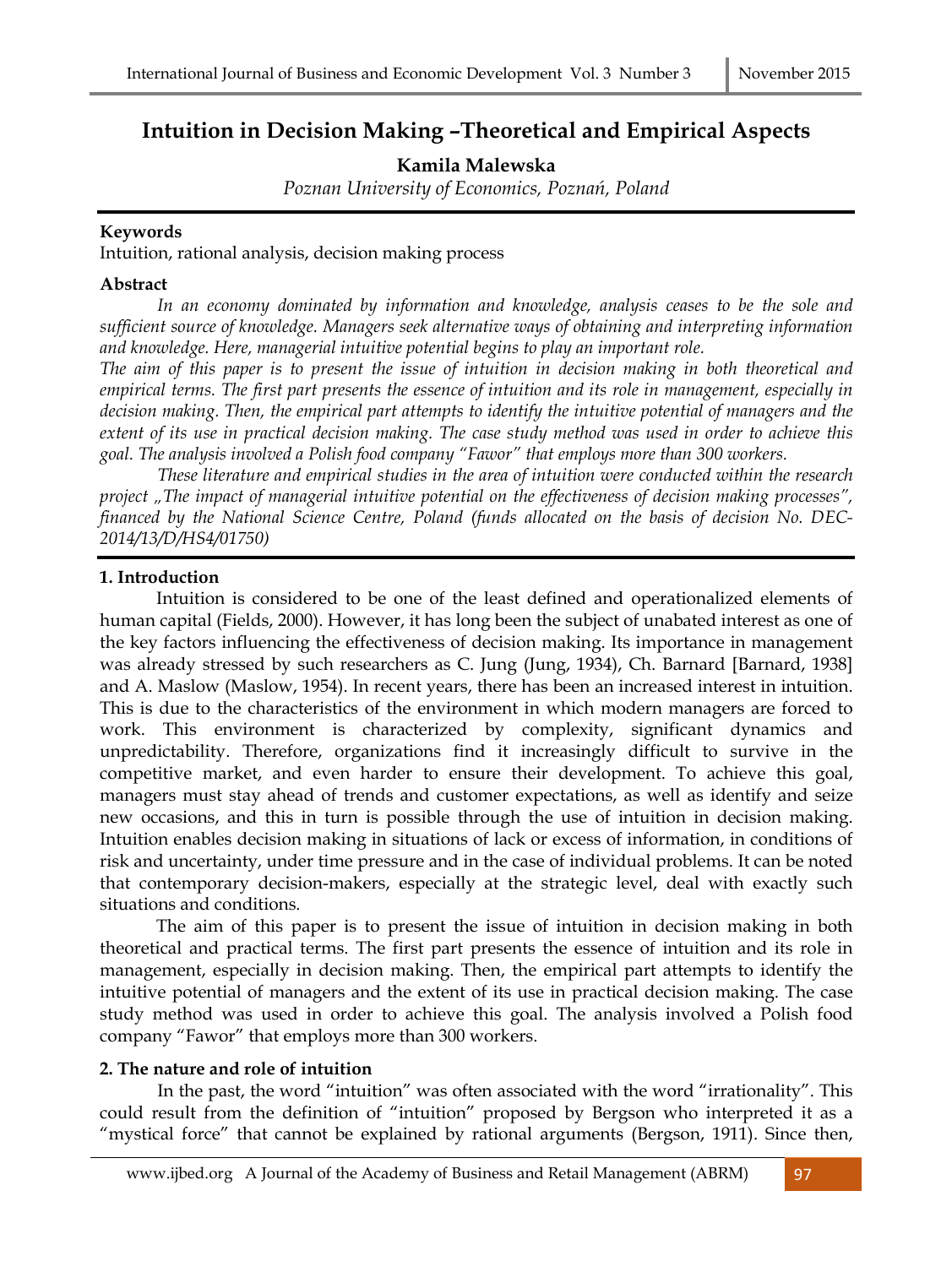numerous empirical studies of intuition have been conducted, especially in the area of psychology, neuroscience and management, which have changed the way it is perceived. It is no longer regarded as something mystical and irrational, but as important and desirable competence of modern managers (Jędrzejczyk, 2013). Modern literature suggests that there is no basis for associating intuition and irrationality since it results from many years of practice, experience, learning process, which translates into huge amounts of facts, patterns and concepts that take the form of tacit and explicit knowledge. This knowledge is stored in both the consciousness and the subconscious of the human mind. Managers have begun to accept such an interpretation of the concept of intuition and treat it as part of their business knowledge. It should be emphasized, however, that this is not a common phenomenon yet (Paprika, 2006).

Based on the literature, it can be stated that intuition is most often defined as the act of cognition without rational inference. Optionally, it is recognized as a way of learning that takes place beyond consciousness, in which a decision-maker acquires knowledge, but is unable to identify the source of this knowledge. According to M. Westcott, however, intuition is a rational process of thinking, in which a decision-maker creates a solution for a decision problem based on their tacit knowledge (Westcott, 1968). Thus, it can be noticed that the authors do not agree on whether the intuitive process of thinking takes place in consciousness (Westcott, Simon, Agor) or in the subconscious (Betsch, Sadler-Smith, Sinclair, Ashkanasy, Hogarth, Khatri, Alvin). Striving to find a universal definition that links the views of these authors, we can suggest a definition according to which intuition is a non-sequential process of obtaining and processing information, which takes into account both rational and emotional elements, and the result is direct knowledge without the participation of rational inference.

Intuition can be considered a cognitive ability of the human mind that is distinct from traditional forms of objective knowledge. This process is very difficult or sometimes even impossible to reproduce, because it is often unconscious. It differs from the classical rational cognition in that the process itself does not satisfy intersubjective verifiability. In contrast, the result of this process can be logically justified. Therefore, one can conclude that intuition is not an irrational process related to premonitions or revelations, but a process of thinking whose mechanisms differ from the classical rational inference and are difficult to reproduce. However, the results of this process are verifiable and communicable. Therefore, intuition is often referred to as thinking without consciousness or knowledge without consciousness (Mikołajewski, 2007, p. 21).

Intuition is used in every decision-making process, but with varying intensity. The extent to which intuition is used depends on many internal determinants (e.g., a decision maker's personality traits, abilities, attitude to life, experience) and external determinants (conditions of decision making, the type and structure of a decision problem, effective organizational culture within an organization). Despite the fact that decision-makers are often not aware that they use intuition, it can significantly increase the accuracy and effectiveness of the decision-making process. However, the conscious use of intuition enhances its benefits. Firstly, it allows for the identification of key information relevant to a decision. It may also be additional information in the event of an information gap. It acts as a kind of "signpost" that directs a decision-maker towards a favourable solution. It often speeds up and simplifies the decision-making process by reducing the range of available alternative actions (Cooper, Sawaf 2000, p. 99).

The discussed characteristics of intuition are summarized in Table 1.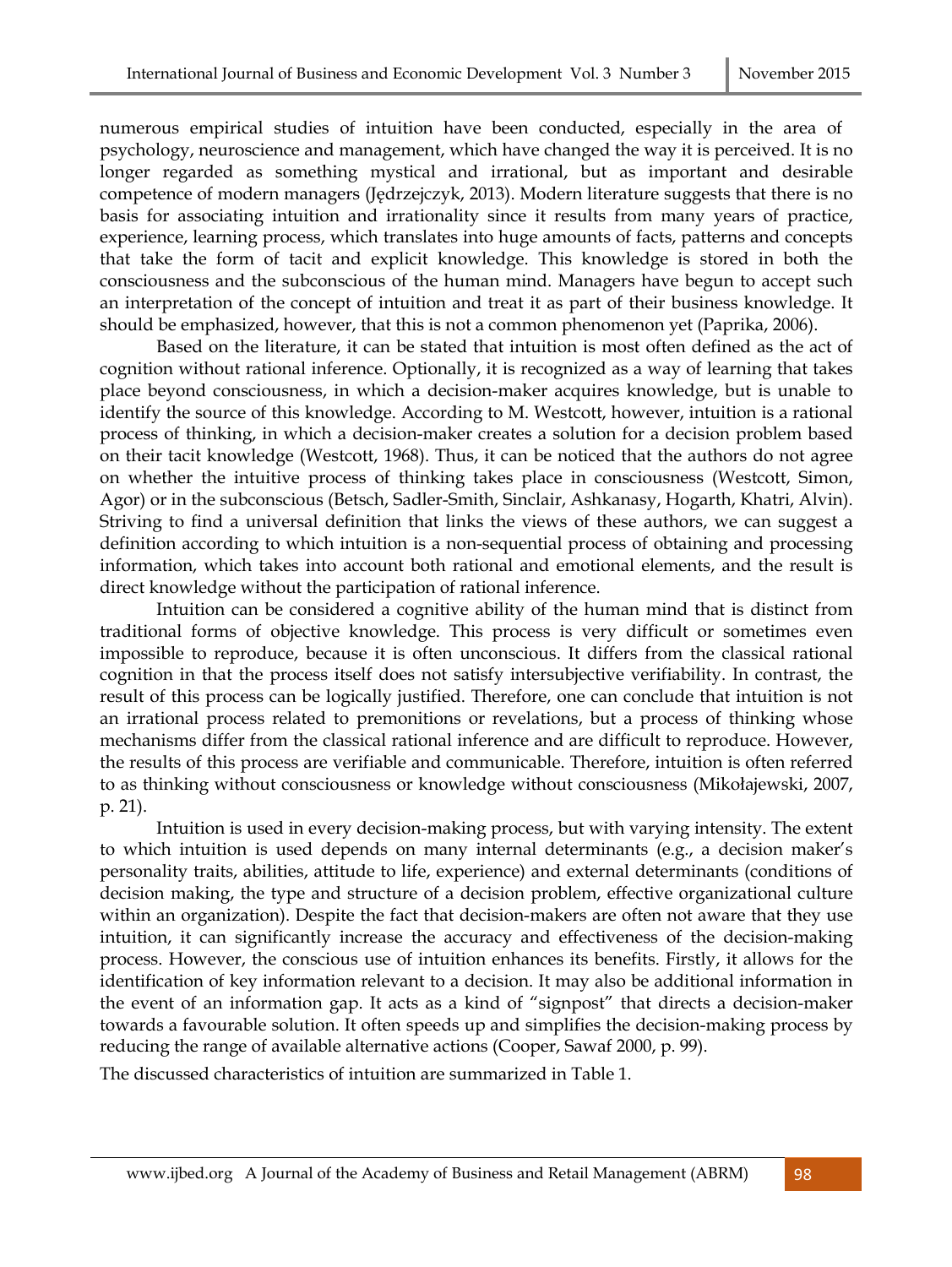| <b>Characteristics of intuition</b>                                                                   |
|-------------------------------------------------------------------------------------------------------|
| • It is a cyclical process of thinking associated with the overall cognition of reality               |
| • It is not the opposite of logic                                                                     |
| • It is not an irrational action                                                                      |
| • It refers to the use of "deeper" knowledge resources collected over a lifetime                      |
| • Every person has intuitive potential (but at different levels)                                      |
| • It is a capability that can be trained and developed                                                |
| • It participates in any decision-making process                                                      |
| • It uses induction (the conclusion precedes the premises, the whole picture precedes getting to know |
| its parts)                                                                                            |

• It is a fast, sometimes even automatic process

#### **Table 1: Characteristics of intuition**

Source: own study.

Empirical studies indicate that managers ascribe a significant role to intuition in the process of effective decision making. W.H. Agor shows that top-level managers consciously use intuition in making key decisions. In their opinion, it plays a creative role and enables them to generate more inventive solutions to a decision problem. Besides it helps them make the final choice. According to respondents, it also appears in the "background" allowing for a smooth transition through various stages of the decision-making process (Agor, 1998, pp. 206-207).

The cognitive results of empirical research conducted by L. Buchanan and A. O'Connell indicate, however, that managers equally use their intuitive and analytical abilities, but they attribute up to 80% of success to intuition (Buchanan, O'Connell, 2006). According to H. Mintzberg, this can be explained by the fact that strategic decision making requires both creative and synthetic thinking, and such a combination is more characteristic of the intuitive rather than the rational approach (Mintzberg, Westley, 2001).

According to active top-level managers, intuitive potential is one of the most important abilities that are used in decision making and influence the improvement of managerial efficiency. Managers often make wrong decisions because they underestimate or deliberately block their intuitive potential (Agor, 1998). Studies show that people have a natural, innate tendency to synthetize and select information quickly and efficiently. This process, however, can be affected by too much use of time-consuming, rational and often not very useful analytical work and related formal procedures of data processing, which in turn may adversely affect the efficiency of decision-making processes (Data, Pratt, 2007, p. 33). Restrictions on the use of intuitive potential can be eliminated by improving the potential and raising the level of its use, but this requires awareness and acceptance of the existence of intuition (Bernais, 2001, p. 220).

The literature indicates that the use of intuitive potential in decision-making processes plays an important role mainly at the strategic level (Clarke, Mackaness, 2001, p. 148; Shapiro, Spence, 1997, p. 63). Trying to determine the role of intuition in strategic thinking, it appears advisable to define the term "strategic thinking". According to H. Mintzberg, strategic thinking is a process of synthesis that uses intuition and creativity, and the result is an integrated vision of a company's future. According to the author, data and the process of analysis are not sufficient to effectively investigate a decision problem. It is necessary to use intuition, which creates opportunities for a more comprehensive solution (Mintzberg, 1994). The previously mentioned empirical studies show that managers are willing to make greater use of intuition when dealing with difficult and complex problems. Therefore, it can be concluded that intuition is used in making strategic decisions that are characterized by a high degree of complexity and are taken by top-level managers.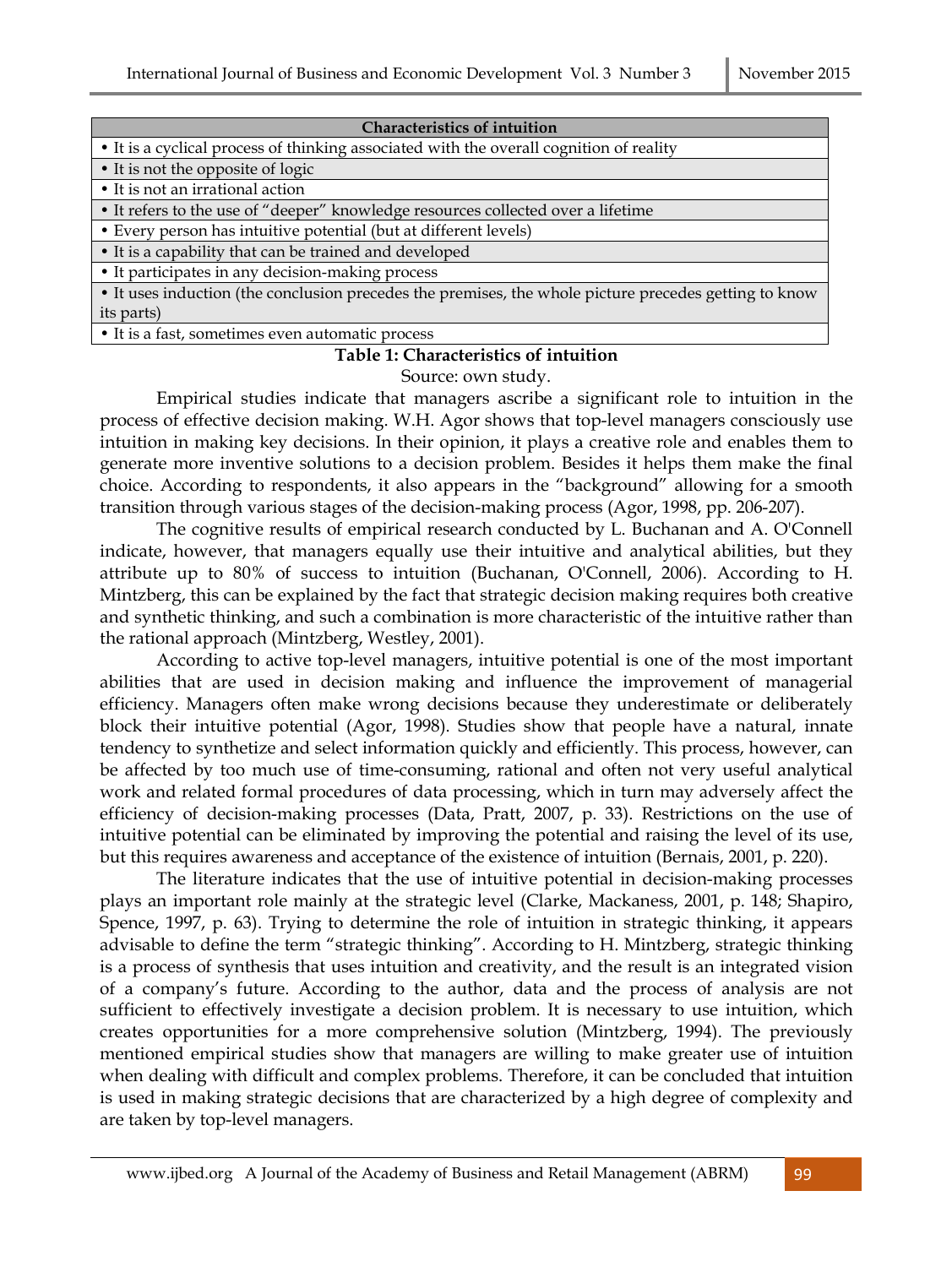The assumption about the legitimacy of resorting to intuitive potential in decisionmaking processes does not constitute grounds to deny the purposefulness of rational analysis. Intuition should be an important component of any decision-making process, complementary to rational analysis. It can thus be assumed in line with the Cognitive Continuum Theory that in management practice both rational and intuitive approaches should be jointly used in decision making. Pointing to the advantages of the mixed modes of cognition (a combination of intuition and analysis) over the "pure" forms of rational analysis and intuition, this theory suggests that they should not be opposed to each other (Hodkinson, Sadler-Smith, 2003, pp. 234-268). Intuition is an indispensable component of a comprehensive decision-making process. It can be used in different ways and at different stages of the decision-making process, but its role is crucial.

#### **3. Characteristics of the research subject–Baking and Confectionery Cooperative "Fawor"**

The subject of the empirical study was a Polish food company –Baking and Confectionery Cooperative "Fawor," located in Poznań, Poland. The company specializes in the production of bakery and confectionery products and ice cream. This organization is proud of its more than 100-year tradition. It was launched on 30 November 1908, and has been operating under its present name since 1997. The company enjoys a leading position in the production of bread in Poznań. The company's products are manufactured in their own bakeries and pastry shops by highly-qualified employees.

"Fawor" offers a wide range of bakery (about 100) and confectionery products (over 200) of different shapes and weight, with and without additives, packaged and unpackaged). The company offers:

- bread (rye, wheat, mixed, organic and on special request).
- cakes (tortes, tortes for special occasions, pies, cakes and biscuits, pound cakes, rolls, poppy seed cakes, cheesecakes, gingerbread)
- ice cream (six types)
- durable products (packaged products, prolonged shelf life).
- bread to be baked in the shop (eight types).

"Fawor" has an extensive network of its own retail outlets which sell fresh bakery and confectionery products and ice-cream manufactured in the company's production facilities. In addition, its brand stores offer bread "straight from the oven", meaning baked directly in the store, as well as a wide range of food products and press (http://www.fawor.com.pl).

# **4. The use of intuition in the decision-making process – the results of the empirical study**

The empirical study was conducted using the case study method in order to determine the intuitive potential of decision-makers and the extent of its use in decision-making processes, which is the objective formulated in this article. The study involved the use of a questionnaire and a direct interview. The questionnaire consisted of three main parts:

- respondent's particulars also containing some questions about respondents' opinions on the use of intuition in the decision-making process (there were three closed-ended questions and two cafeteria questions)
- a part diagnosing the intuitive potential of decision-makers (12 closed-ended questions).
- a part defining the actual use of intuition in the decision-making process (14 closedended questions).

In Parts 1 and 2 of the questionnaire, respondents were able to choose one of two possible answers.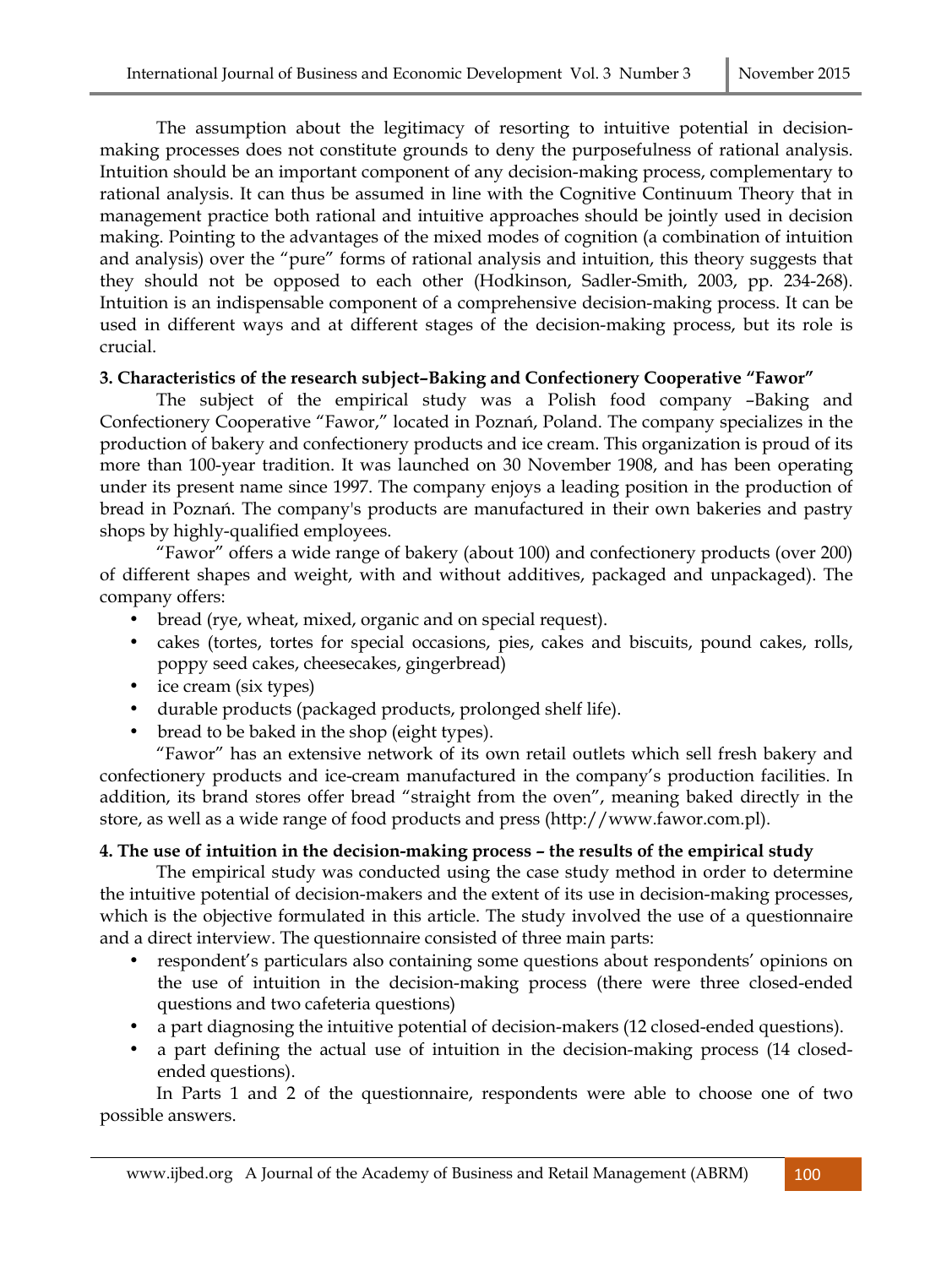The part of the questionnaire that identified the intuitive potential of managers was formulated based on the characteristics of an intuitive manager presented in the literature, and it contained questions related to characteristics, abilities and aptitudes attributed to an intuitive manager.

The starting point for the part of the questionnaire that specified the extent to which intuition is used in decision making was the characteristics of two extreme approaches used in decision making: analytical and intuitive. These approaches were characterized based on the following criteria: the location of a decision problem, the way to solve the problem, the evaluation of alternative variants of the decision, attitudes to risk and uncertainty, sources of information, the use of information processing procedures, documenting the decision-making process, the involvement of a decision-maker, the logic of thinking, consciousness in action, the possibility of presenting the decision-making process (its communicability).

According to the objectives of the Cognitive Continuum Theory, mentioned in the theoretical part of this article, the study was based on the assumption that analytical and intuitive approaches to decision making coexist in management practice. Decision-makers rarely represent the "pure" analytical or intuitive orientations in the decision-making process; most often it is a combination of these two styles of cognition and thinking (referred to as the quasiintuitive style in which the intuitive approach has an advantage over the rational approach, the adaptive style which implies a balanced blend of the two cognitive modes and the quasi-rational style which denotes a tendency towards the analytical approach) (Hayes, 2012, pp. 4-5).



The study involved all managers at all levels of management in the number of 48 people. Women, who accounted for 63% of all respondents, were the prevailing group. As for experience, the largest group consisted of managers with more than 20 years of seniority. Then there were young workers with an experience ranging from 1 to 5 years. The third largest group included former employees with a work experience ranging from 10 to 20 years. The group of workers with a work experience ranging from 5 to 10 years was the smallest. Lower-level managers were dominant in the research sample (they accounted for 63% of all respondents). The second largest group included middle-level managers who constituted 30% of respondents.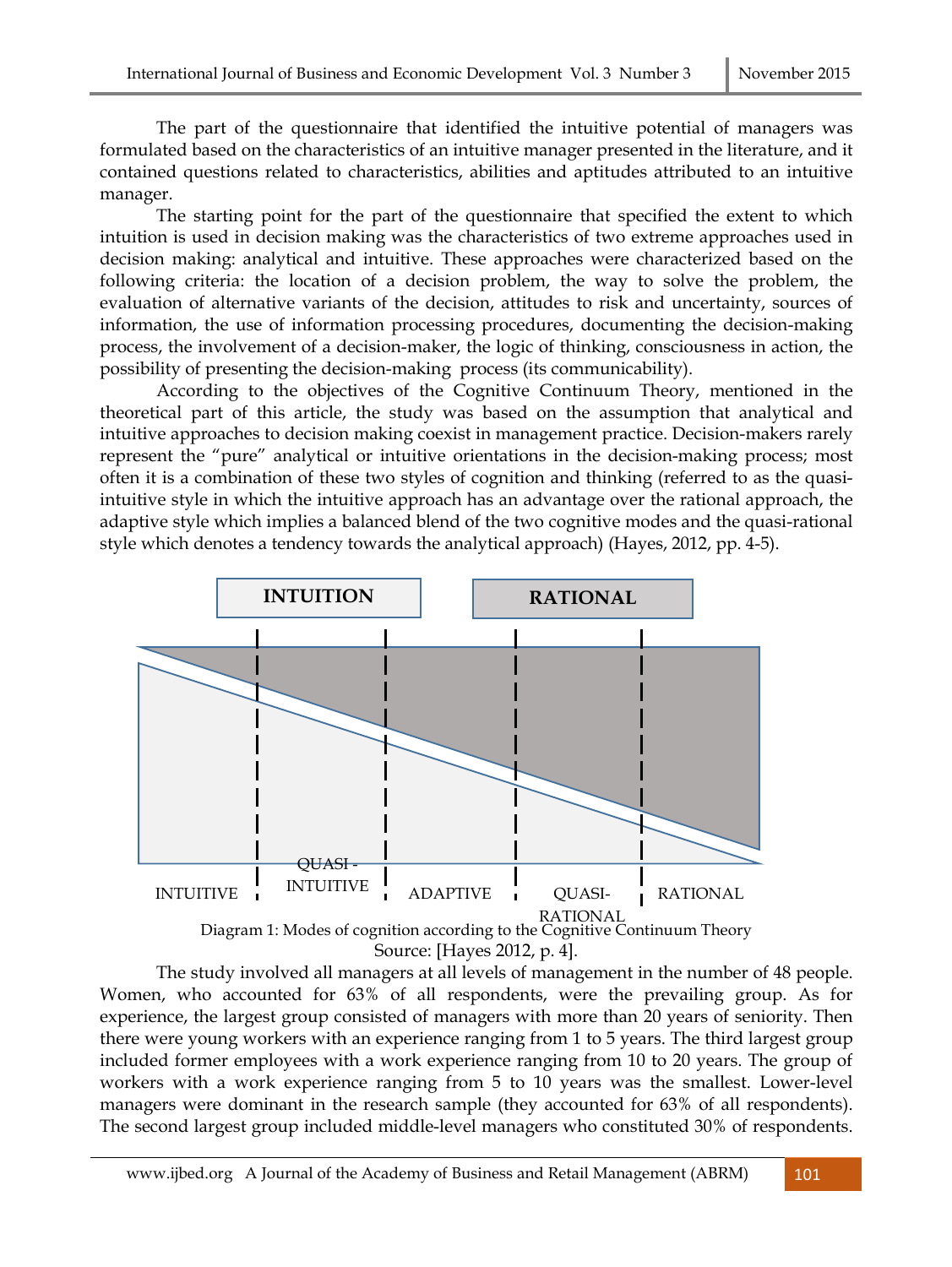The smallest group of respondents consisted of top-level managers who accounted for 7% of the research sample.



**Figure 1: Characteristics of the research sample with respect to age**  Source: Own study based on the conducted survey.



**Figure 2: Characteristics of the research sample with respect to experience**  Source: Own study based on the conducted survey.



# **Figure 3: Characteristics of the research sample with respect to the management level**

Source: Own study based on the conducted survey.

In the part of the questionnaire that contained respondent's particulars, the surveyed were asked to answer the question of whether they use intuition in decision making in the professional sphere. All respondents answered in the affirmative to this question, which means that they treat intuition as an important part of any decision-making process.

Further, respondents were asked to clarify the concept of intuition or give a synonym of this term. The diagram below shows the most frequent answers.



**Diagram 2: Synonyms of the concept of intuition (according to respondents)**  Source: Own study based on the conducted survey.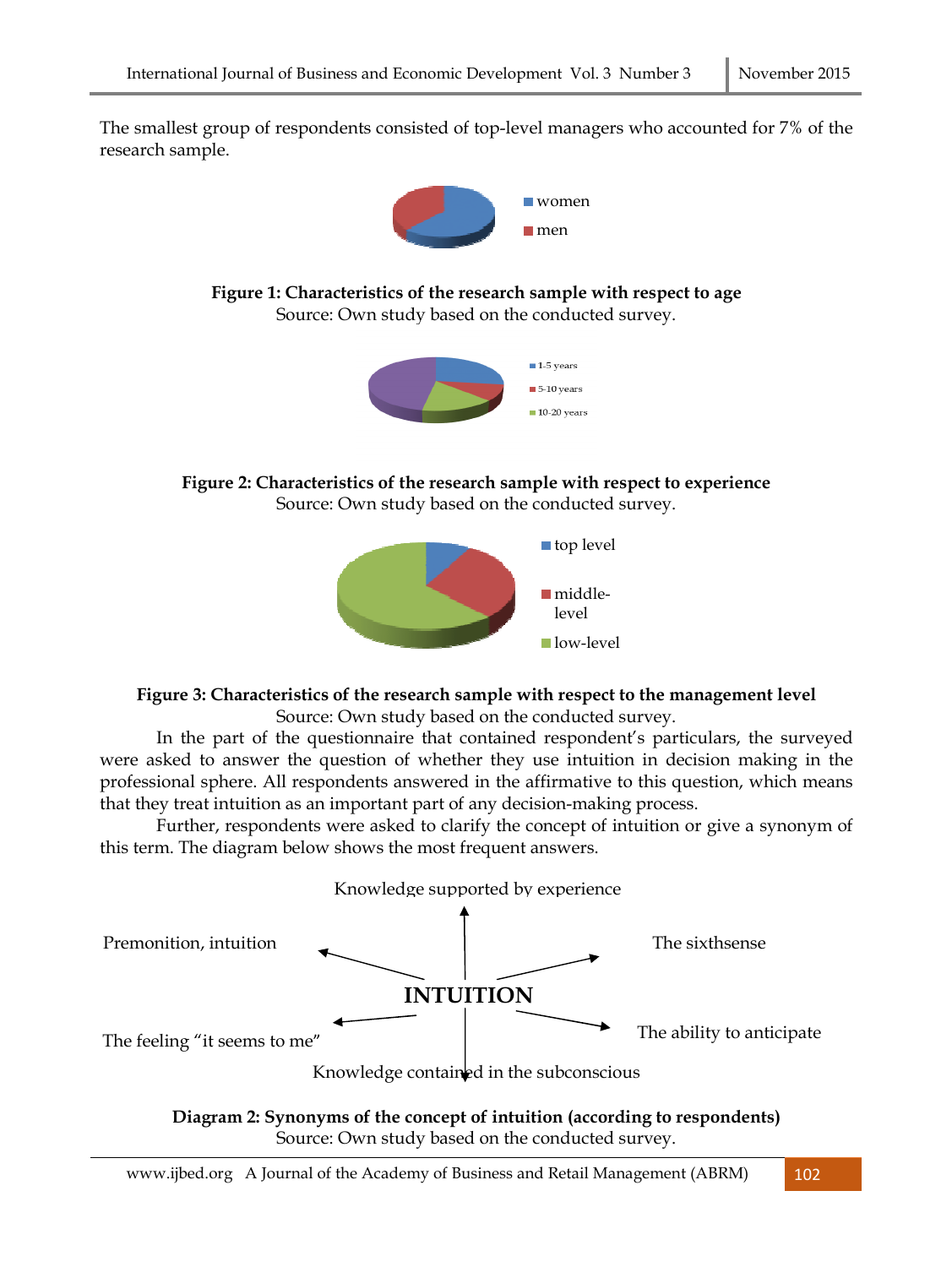One of the primary purposes of this empirical study was to determine the level of intuitive potential of the surveyed managers. The research objective was to verify whether the identified intuitive potential is used indecision-making practice or whether it is suppressed or stimulated by both internal and external factors. The study procedure was based on the assumption formulated by W.H. Agor who claimed that intuitive potential and the level of its use are not always identical (Agor, 1998). The cognitive results show that this assumption does not clearly apply to managers of the company in question, as in most cases higher rational potential translated into the use of the quasi-rational approach in the management practice, and significant intuitive potential entailed the use of the adaptive approach or the quasi-intuitive approach in decision making (58% of respondents). Twenty-one percent of respondents were characterized by considerable intuitive potential, but in practice they used the quasi-rational approach signifying the advantage of the rational approach over the intuitive approach. The same number of respondents was characterized by low intuitive potential, yet in decisionmaking processes they used the quasi-intuitive approach characterized by the predominance of the intuitive approach over the rational mode. Factors that limit or stimulate the use of intuitive potential by decision-makers will be the subject of further empirical research conducted by the author.

The study shows that most of the managers of the organization in question (53% of respondents) adopted the quasi-rational approach, which is characterized by the predominance of the rational approach over the intuitive style, in their decision-making practice. The second most numerous group of managers used the adaptive approach which implies a balanced blend of the rational and intuitive modes (an equal number of respondents (26%) pointed to the characteristics of both the analytical and intuitive orientations). The smallest group turned out to be managers who used the intuitive approach rather than the rational style. They accounted for 21% of the total research sample. It should be emphasized, however, that the quasi-intuitive approach prevailed among top-level managers. In contrast, the quasi-rational and adaptive approaches were dominant among middle-and low-level managers.

In summary, it can be stated that all respondents use intuition in decision making by adopting approaches that integrate intuition and rational analysis. They differ only in the extent to which they use it compared to rational analysis.



# **Figure 4:The use of intuition in decision-making processes**

Source: Own study based on the conducted survey.

# **5. Summary**

Summing up the empirical study results, it should be emphasized that the obtained cognitive results are contributory, rather than general as the study was carried out using the case study method.

Based on the analysis of responses given by the managers of the cooperative "Fawor", it can be stated that not only do they rely on rational plans and reliable information, but they also resort to intuition in the decision-making process (all respondents claimed that they used intuition in the decision-making practice). This means that they consciously use it to obtain and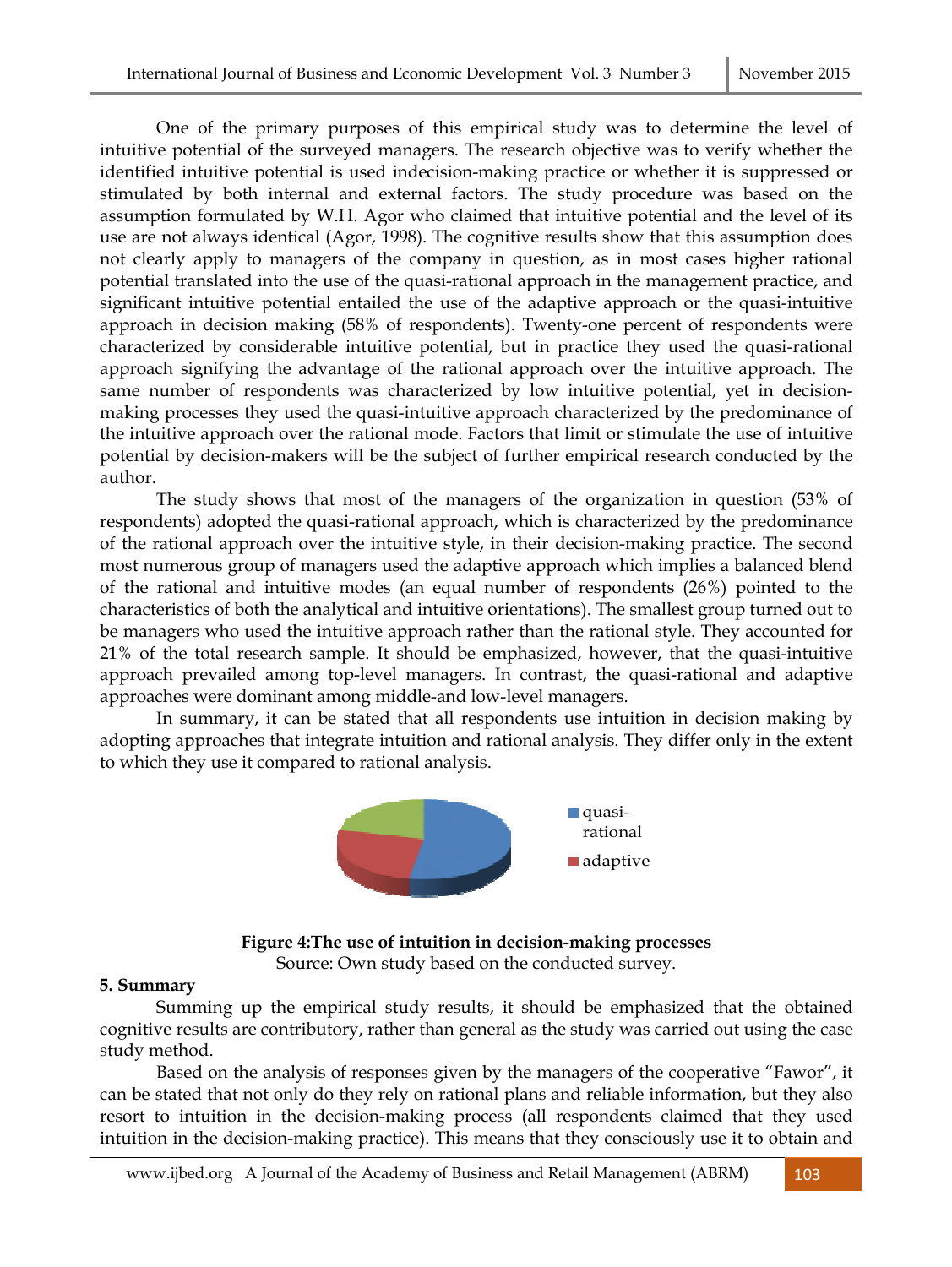acquire information. Although the quasi-rational approach, which implies the advantage of the rational style over the intuitive mode, was dominant in the studied sample, it should be emphasized that the quasi-intuitive approach prevailed among top-level managers. This is consistent with the opinions formulated in the literature, according to which intuition plays an important role precisely in the strategic area. The quasi-rational and adaptive approaches (a balanced blend of the rational and intuitive orientations) predominated among middle- and toplevel managers. This can be explained by the fact that at lower levels of management decision problems are often predictable, repeatable and have a clear and complete structure. This promotes the use of the rational approach that requires fuller information, and is often based on previously tested solutions.

The study results also allowed for a positive verification of the assumption that styles which integrate the intuitive and rational approaches are dominant in the decision-making practice. On the other hand, decision-makers do not use extreme styles, i.e., "pure" intuitive or "pure" rational.

To recapitulate the above conclusions, the case study of the cooperative "Fawor" confirms the growing role of intuition in decision making. It may be noted that managers more often treat the intuitive and rational approaches as complementary, rather than exclusive styles. This is presumably a growing trend. This stems largely from the environment in which modern enterprises operate. It is characterized by strong competition, unpredictability, volatility and complexity. As the traditional decision support techniques become less useful, managers look for new ways to enhance the effectiveness of decisions. Therefore, they resort to intuition which enables them to acquire and synthesize a large amount of information necessary to make the right decision.

#### **References**

- Agor W.H, 1998. Intuicja w organizacji. Jak twórczo przewodzić i zarządzać, Wydawnictwo Personalnej Szkoły Biznesu, Kraków.
- Barnard C., 1938.Functions of executive, Harvard University Press, Cambridge.
- Buchanan L., O'Connell A., 2006.A Brief History of Decision Making*, Harvard Business Review*, January, pp.32-42.
- Clarke I., Mackaness W., 2001.Management intuition; An Interpretative Account of Structure and Content of Decision Schemas Using Cognitive Maps, *Journal of Management Studies*, Vol. 38.Issue 2, March.
- Cooper R.K., Sawaf A., 2000.EQ inteligencja emocjonalna w organizacji i zarządzaniu, Studio Emka, Warszawa.
- Dane E., Pratt M.G., 2007. Exploring intuition and its role in managerial decision making, *Academy of Management Review*, 32(1).
- Fields A.F., 2000.Intuition engineering, Organizational Engineering Institute.

Hayes Cognitive Style Index, 2003. *Journal of Occupational and Organizational Psychology*, (76).

- Hodgkinson G.P., Sadler-Smith E. 2003. Complex or unitary? A critique and empirical reassessment of the Allinson-Hayes Cognitive Style Index*, Journal of Occupational and Organizational Psychology*, (76).
- Jędrzejczyk, W., 2013.Intuicjajako kompetencja menedżerska w teorii i praktyce zarządzania przedsiębiorstwem, Wydawnictwo "Dom Organizatora".
- Jung C.G., 1934. Modern man in search of a soul, Harcourt Brace, New York.

Maslow A., 1954. Motivation and Personality*,* Harper & Row, New York.

Mikołajewski P., 2007. Intuicja i realizm. Intuicja oprzyrządowana, *Organizacja i Kierowanie*, nr 3(129).